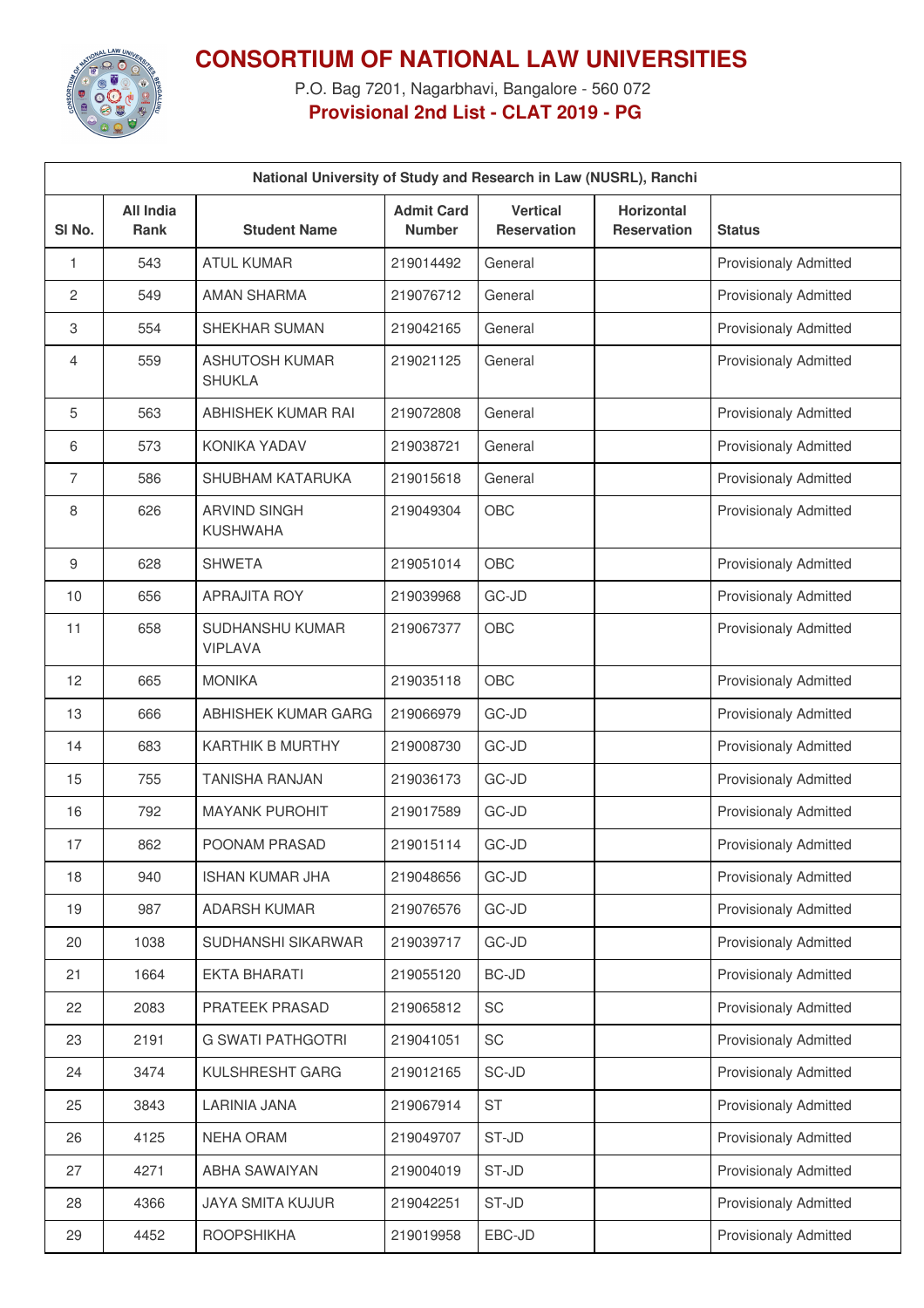| National University of Study and Research in Law (NUSRL), Ranchi |                          |                       |                                    |                                       |                                         |                              |  |
|------------------------------------------------------------------|--------------------------|-----------------------|------------------------------------|---------------------------------------|-----------------------------------------|------------------------------|--|
| SI <sub>No.</sub>                                                | All India<br><b>Rank</b> | <b>Student Name</b>   | <b>Admit Card</b><br><b>Number</b> | <b>Vertical</b><br><b>Reservation</b> | <b>Horizontal</b><br><b>Reservation</b> | <b>Status</b>                |  |
| 30                                                               | 4875                     | <b>TANZIL HUSSAIN</b> | 219020100                          | <b>OBC</b>                            | PWD <sup>*</sup>                        | <b>Provisionaly Admitted</b> |  |
| 31                                                               | 5023                     | <b>TAMILAMUTHAN R</b> | 219045911                          | <b>OBC</b>                            | PWD <sup>*</sup>                        | <b>Provisionaly Admitted</b> |  |

**Note: 1 seat will be allotted later**

## **Status of provisionally admitted students in the first list - PG**

| National University of Study and Research in Law (NUSRL), Ranchi |                                 |                                |                                    |                                       |                                         |                              |
|------------------------------------------------------------------|---------------------------------|--------------------------------|------------------------------------|---------------------------------------|-----------------------------------------|------------------------------|
| SI <sub>No.</sub>                                                | <b>All India</b><br><b>Rank</b> | <b>Student Name</b>            | <b>Admit Card</b><br><b>Number</b> | <b>Vertical</b><br><b>Reservation</b> | <b>Horizontal</b><br><b>Reservation</b> | <b>Status</b>                |
| 1                                                                | 233                             | <b>SATYAM</b>                  | 219046707                          | General                               |                                         | Sought Upgradation           |
| 2                                                                | 256                             | <b>ASTHA BHARTI</b>            | 219060054                          | General                               |                                         | Vacant                       |
| 3                                                                | 315                             | ATUL KUMAR TRIPATHI            | 219002036                          | General                               |                                         | Vacant                       |
| 4                                                                | 337                             | KOMAL SRIVASTAVA               | 219023371                          | General                               |                                         | Vacant                       |
| 5                                                                | 351                             | <b>GUNJAN SHARMA</b>           | 219033875                          | General                               |                                         | Vacant                       |
| 6                                                                | 380                             | NIDHI AWASTHI                  | 219072706                          | General                               |                                         | Vacant                       |
| $\overline{7}$                                                   | 386                             | <b>HEMENDRA SINGH</b>          | 219040876                          | General                               |                                         | Vacant                       |
| 8                                                                | 387                             | <b>MANJUSHA TIWARI</b>         | 219010559                          | General                               |                                         | Vacant                       |
| 9                                                                | 392                             | <b>BHUPENDRA KUMAR</b>         | 219039251                          | <b>OBC</b>                            |                                         | Vacant                       |
| 10                                                               | 396                             | <b>AVINASH BISWAS</b>          | 219049590                          | GC-JD                                 |                                         | Vacant                       |
| 11                                                               | 400                             | <b>VIPUL VINOPUM</b>           | 219004192                          | GC-JD                                 |                                         | Vacant                       |
| 12                                                               | 418                             | RICHA BHATT                    | 219052160                          | OBC                                   |                                         | Vacant                       |
| 13                                                               | 423                             | AJEET YADAV                    | 219077489                          | OBC                                   |                                         | Vacant                       |
| 14                                                               | 430                             | RAJAT BENIWAL                  | 219035964                          | OBC                                   |                                         | Vacant                       |
| 15                                                               | 442                             | <b>ADITYA KUMAR</b>            | 219049416                          | GC-JD                                 |                                         | Vacant                       |
| 16                                                               | 448                             | PRIYA KUMARI                   | 219024912                          | GC-JD                                 |                                         | Vacant                       |
| 17                                                               | 454                             | <b>ARPITA NARAYAN</b>          | 219067171                          | GC-JD                                 |                                         | <b>Provisionaly Admitted</b> |
| 18                                                               | 455                             | <b>EVEREST ROBERT P</b>        | 219058503                          | OBC                                   |                                         | Vacant                       |
| 19                                                               | 460                             | TANUSHREE SHIVHARE             | 219073541                          | OBC                                   |                                         | Vacant                       |
| 20                                                               | 462                             | <b>GAURAV SHUKLA</b>           | 219069805                          | GC-JD                                 |                                         | Vacant                       |
| 21                                                               | 467                             | NIKHIL GAURAV KAMAN<br>KACHHAP | 219054611                          | ST                                    |                                         | Vacant                       |
| 22                                                               | 486                             | RITIKA RITU                    | 219050665                          | GC-JD                                 |                                         | <b>Provisionaly Admitted</b> |
| 23                                                               | 509                             | SHWETA SINGH                   | 219037956                          | $GC-JD$                               |                                         | Vacant                       |
| 24                                                               | 524                             | SHREE PRIYA                    | 219032517                          | GC-JD                                 |                                         | Vacant                       |